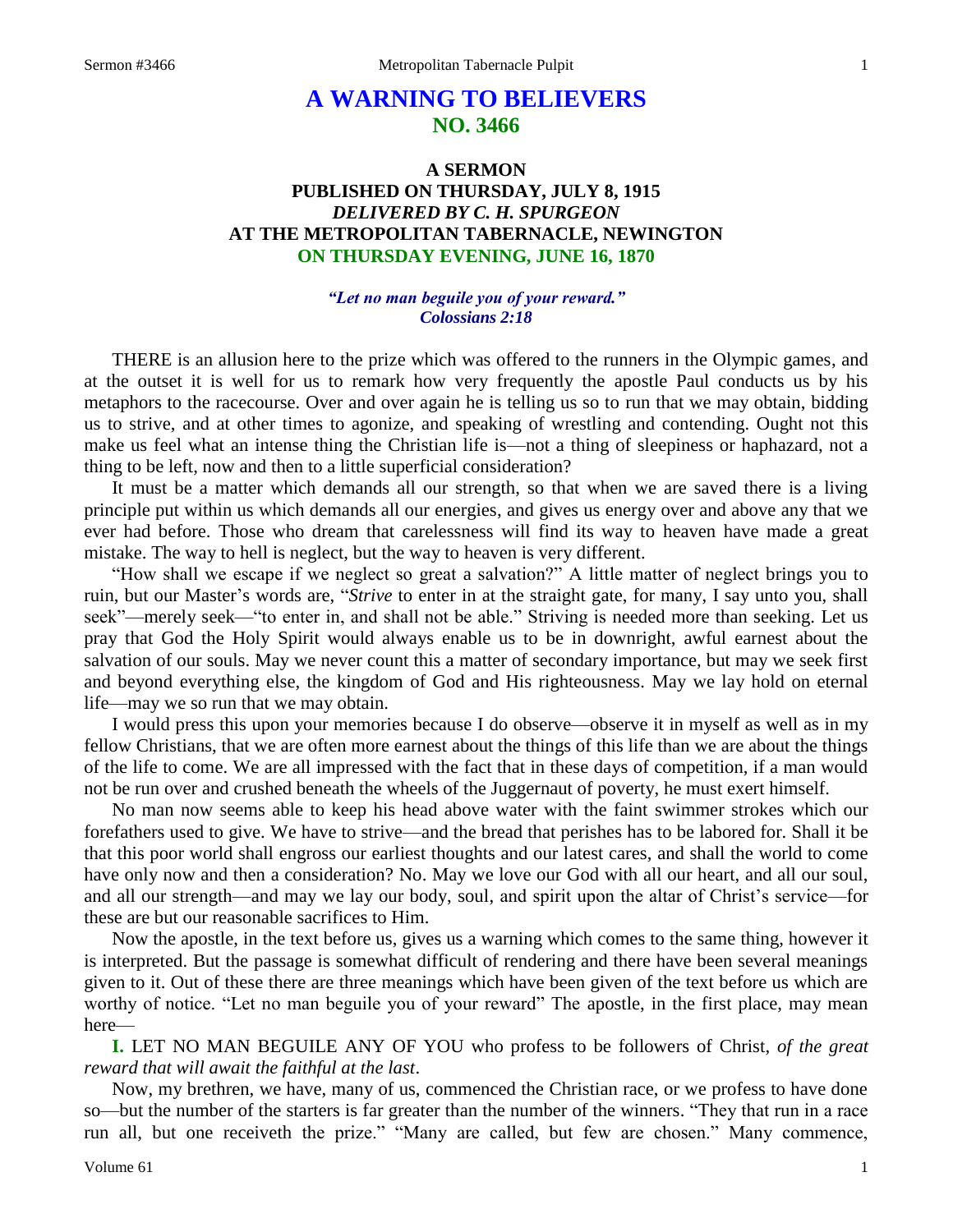apparently, in the Christian career, but after a while, though they did run well, something hinders them that they do not obey the truth, and they go out from us because they were not of us, or if they had been of us, doubtless they would have continued with us.

Now we may expect, now that we have commenced to run, that *some will come and try to turn us out of the racecourse openly*—not plausibly and with sophistry—but with an open and honest wickedness. Some will tell us plainly that there is no reward to run for, that our religion is all a mistake, that the pleasures of this world are the only things worth seeking, that there are delights of the flesh and the lusts thereof, and that we should do well to enjoy them.

We shall meet the Atheist with his sneer and with his ringing laugh. We shall meet with all kinds of persons who will to our faces tell us to turn back, for there is no heaven, there is no Christ, or if there be, it is not worth our while to take so much trouble to find Him. Take heed of these people. Meet them face to face with dauntless courage. Mind not their sneers. If they persecute you only, reckon this to be an honor to you—for what is persecution but the tribute which wickedness pays to righteousness, and what is it, indeed, but the recognition of the seed of the woman when the seed of the serpent would fain bite His heel?

But the apostle does not warn you so much against those people who openly come to you in this way. He knows that you will be on the alert against them. He gives a special warning against some others who would beguile you—that is to say—*who will try to turn you out of the right road, but who will not tell you that they mean to do so*. They pretend that they are going to show you something better than what you have, to teach you something that you knew not before, some improvement upon what you have hitherto learned.

In Paul's day there were some who took off the attention of the Christian from the worship of God to the worship of angels. "Angels," said they, "these are holy beings. They keep watch over you—you should speak of them with great respect." And then when they grew bolder, they said, "You should ask their protection." And then after a little while they said, "You should worship them. You should make them intermediate intercessors." And so, step by step, they went on and established an old heresy which lasted for many years in the Christian church—and which is not dead even now—and thus the worship of angels crept in.

And now-a-days you will meet with men who will say, "That bread upon the Table—why, it represents the body of Jesus Christ to you when you come to the Lord's Supper. Therefore you ought to treat that bread with great respect." By and by they will get a little bolder, and then they say, "As it represents Christ, you may worship it, pay it respect as if it were Christ." By and by it will come to this, that you must have a napkin under your chin, lest you should drop a crumb, or it will be very wicked if a drop of the sacred wine should cling to your moustache when you drink.

And there will be the directions which are given in some of the papers coming out from the High Church party—absurdities which are only worthy of the nursery—about the way in which the holy bread is to be eaten and the holy wine is to be drunk—bringing in idolatry—sheer, clear idolatry, under the pretence of improving upon the too bare simplicity of the worship of Christ. Have a care of the very first step, I pray you.

Or perhaps, it may come to you in another shape. One will say to you, "The place in which you worship—is it not very dear to you? That seat where you have been accustomed to sit and listen, is it not dear?" And your natural instincts will say, "Yes." Then it will go a little farther. "That place is holy—it ought never to be used for anything but worship."

Then a little farther it will be, "Oh! that is the house of God," and you will come to believe that, contrary to the words which you know are given to you by the Holy Ghost, that God dwells not in temples made with hands—that is to say, in these buildings—and you will get by degrees to have a worship of places, and a worship of days, and a worship of bread, and a worship of wine.

And then it will be said to you, "Your minister, has he not often cheered you? Well then, you should reverence him—call him 'Reverend.'" Go a little farther and you will call him, "Father." Yet a little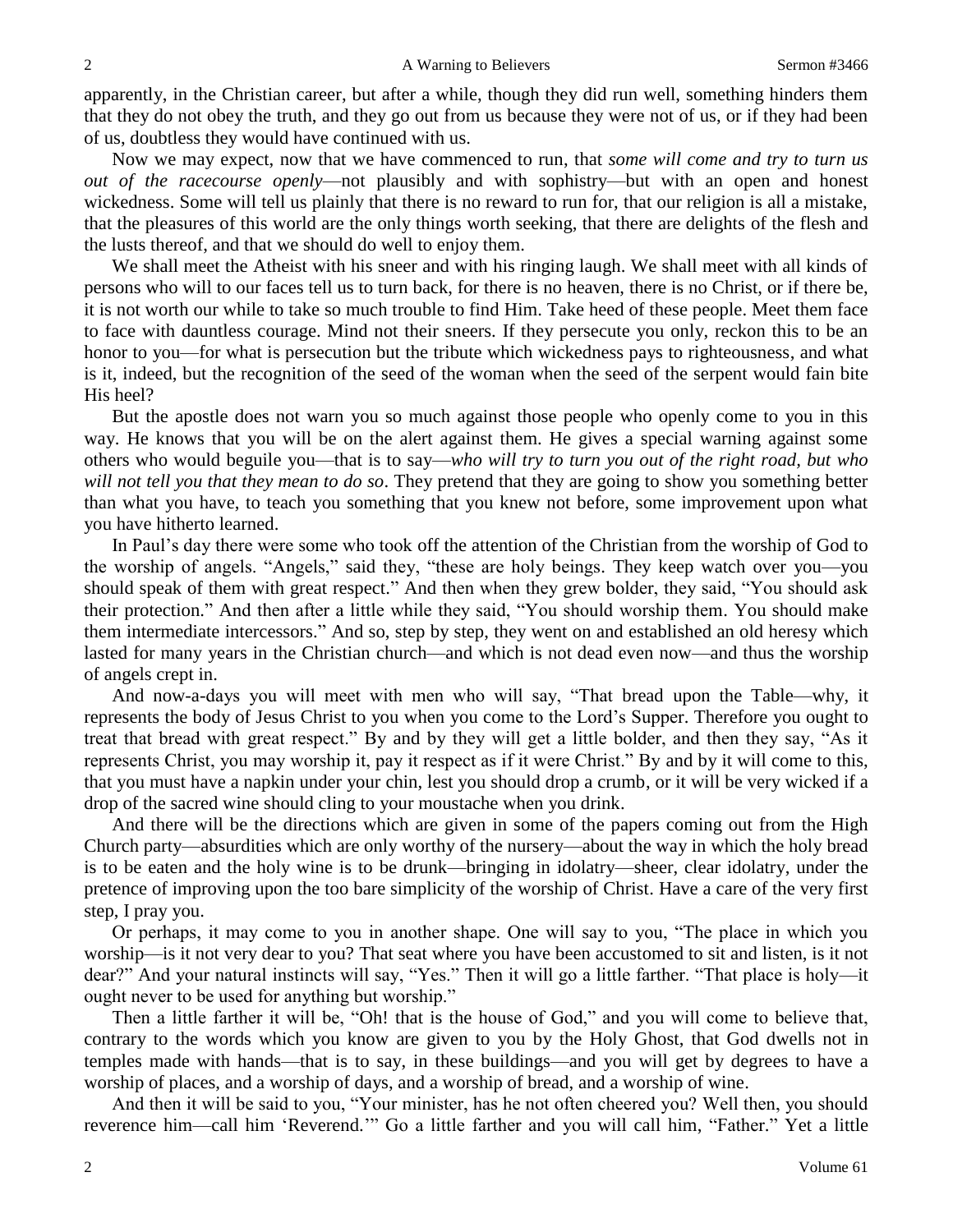farther and he will be your confessor. Get a little farther and he will be your infallible Pope. It is all step by step it is done.

The first step seems to be very harmless indeed. Indeed, it is a kind of voluntary humility. You look as if you were humbling yourselves and were paying reverence to these things for God's sake—whereas the object is to get you to pay reverence to them, instead of to God—and here the apostle's words come in, "Let no man beguile you of your reward." They will often attack you in that insidious manner by setting up other objects of reverence besides those which spiritual men worship.

So, too, they will, by slow degrees, try to *insinuate a different way of living from that which is the true life of the Christian*. You who have believed in Jesus are saved. Your sins are forgiven you for His name's sake. You are accustomed to go to Jesus Christ constantly to receive that washing of the feet of which He spake to Peter when He said, "He that is washed needeth not except to wash his feet, for he is clean every whit."

You go to Him with, "Forgive us our trespasses as we forgive them that trespass against us." But there will be some who will come in and tell you that to live in that way by a simple faith in Jesus Christ is not, perhaps, the best way. Could you not get a little farther? Could you not lead the life of those recluses who mortify the flesh in such a way that at last they come to have no sins, but commence to be perfect in themselves?

Could you not begin, at least in some degree, to commit your soul's care to some priest, or to some friend, and instead of making every place holy and every day a holy day, would it not be well to fast on such and such days in the week, to scrupulously observe this rule and the other rule, and walk by the general opinion of the ancient church, or by the *Anglicanum Directorium*, or some one of those books which profess to show how they used to do it a thousand years ago?

All this may have a great show of wisdom, and antiquity, and beauty—there may be a semblance of everything that is holy about it, and names that should never be mentioned without reverence may be appended to it all—but listen to the apostle as he says, "Beware lest any man beguile you of your reward," for if they get you away from living upon Christ as a poor sinner from day to day by simple confidence in Him, they will beguile you of your reward.

There is another party who will seek to beguile you of your reward *by bringing in speculative notions, instead of the simple truths of God's Word*. There is a certain class of persons who think that a sermon is a good one when they cannot understand it and who are always impressed with a man whose words are long. And if his sentences are involved, they feel, poor souls, that because they do not know what he is talking about, there is no doubt that he is a very wise and learned man.

And after a while, when he does propound something that they can catch at, though it may be quite contrary to what they have learned at their mother's knee or from their father's Bible, yet they are ready to be led off by it. There are many men now-a-days who seem to spend their time in nothing else but in spinning new theories and inventing new systems, gutting the Gospel, taking the very soul and heart out of it, and leaving there nothing but the mere skin and outward bones.

The life and marrow of the Gospel is being taken away by their learning, by their philosophies, by their refinements, by their bringing everything down to the test of this wonderfully enlightened nineteenth century, to which we are all, I suppose, bound to defer. But a voice comes to us, "Let no man beguile *you* of your reward." Stand fast to the old truths—they will outlast all these philosophies. Stand fast to the old way of living—it will outlast all the inventions of men. Stand fast by Christ, for you want no other object of worship but Himself.

The apostle gives us this warning, "Let no man beguile you of your reward," reminding us that these persons are very likely to beguile us. They will beguile us *by their character*. Have I not often heard young people say of such and such a preacher who preaches error, "But he is so good a man." That is nothing to the point. "Though we, or an angel from heaven preach any other gospel unto you than that which we have preached unto you, let him be accursed."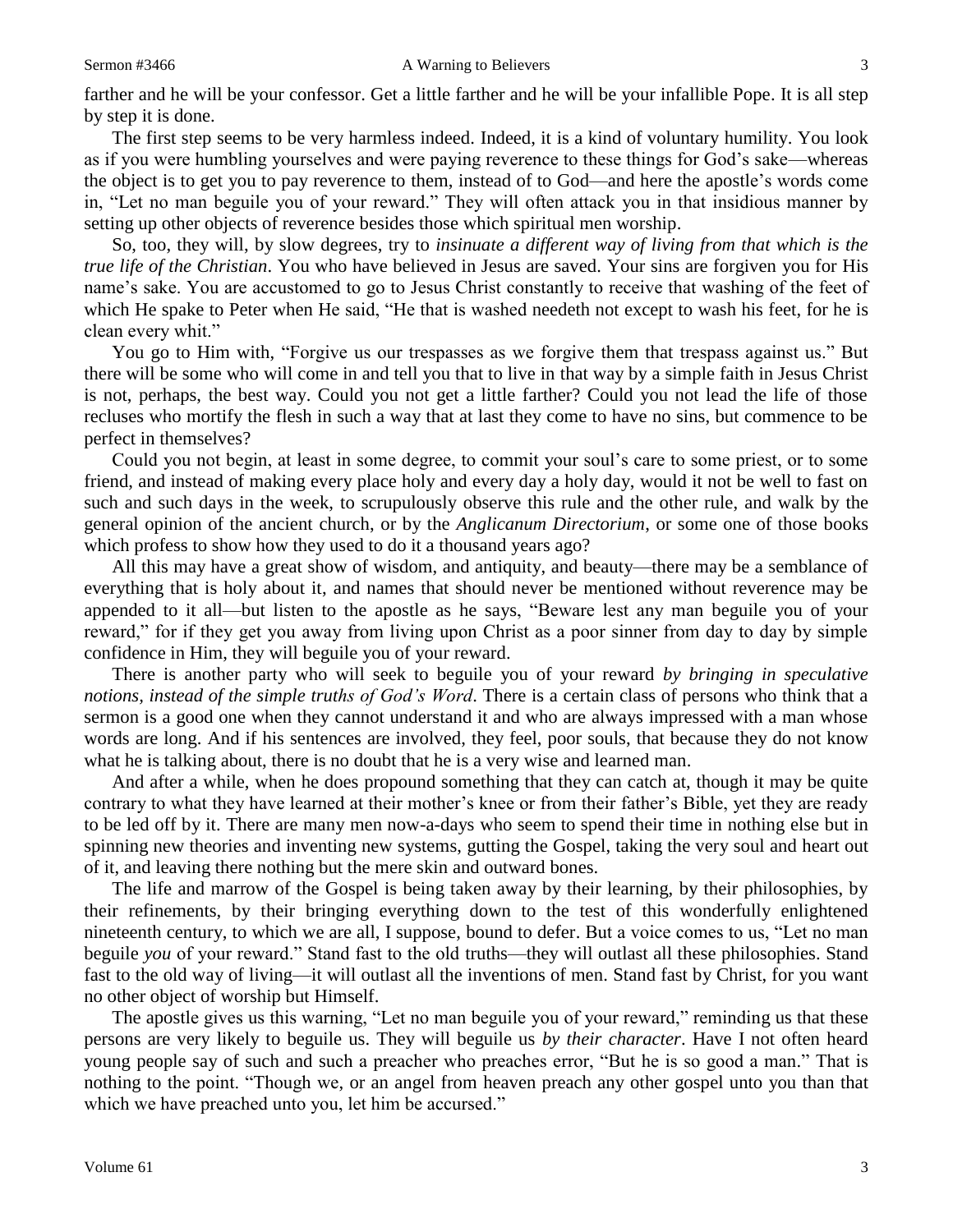If the life of the man should be blameless as the life of Christ, yet if he preach to you other than the Gospel of Jesus Christ, take no heed of him. He wears but the sheep's clothing, and is a wolf after all. Some will plead, "But such and such a man is so eloquent." Ah! brethren, may the day never come when your faith shall stand in the words of men.

What is a ready orator, after all, that he should convince your hearts? Are there not ready orators caught any day for everything? Men speak, speak fluently, and speak well in the cause of evil, and there are some that can speak much more fluently and more eloquently for evil than any of our poor tongues are ever likely to do for the right.

But words, words, words, flowers of rhetoric, oratory—are these the things that saved you? Are you so foolish that having begun in the spirit by being convinced of your sins, having begun by being led simply to Christ and putting your trust in Him—are you now to be led astray by these poetic utterances and flowery periods of men? God forbid! Let nothing of this kind beguile you.

Then there will be added to these remarks that the man is not only very good and very eloquent, but *that he is very earnest—he seems very humble-minded*. Yes, and of old they wore rough garments to deceive, and in the context of the text we find that those persons were noted for their voluntary humility and their worship of angels. Satan knows very well that if he comes in black he will be discovered, but if he puts on the garb of an angel of light, then men will think he comes from God and so will be deceived.

"By their fruits ye shall know them." If they give you not the Gospel, if they exalt not Christ, if they bear not witness to salvation through the precious blood, if they do not lift up Jesus Christ as Moses lifted up the serpent in the wilderness—have nothing to do with them, speak they as they may. "Let no man beguile you of your reward." Through it should happen to be your relative, one whom you love, one who may have many claims on your respect otherwise—let no man, let no man, however plausible may be his speech or eminent his character—beguile you of your reward.

Recollect, you professors, you lose the reward *if you lose the road to the reward*. He that runs may run very fast, but if he does not run in the course, he wins not the prize. You may believe false doctrine with great earnestness, but you will find it false for all that. You may give yourself up indefatigably to the pursuit of the wrong religion, but it will ruin your souls.

A notion is abroad that if you are but earnest and sincere, you will be all right. Permit me to remind you that if you travel never so earnestly to the north, you will never reach the south, and if you earnestly take prussic acid, you will die, and if you earnestly cut off a limb, you will be wounded. You must not only be earnest, but you must be right in it. Hence is it necessary to say, "Let no man beguile you of your reward."

"I bear them witness," said the apostle, "that they had a zeal for God, but not according to knowledge, but went about to establish their own righteousness, and have not submitted themselves to the righteousness of God." Oh! may we not be beguiled, then, so as to miss the reward of heaven at the last!

But I must pass on, especially as the light fails us this evening—I hope it is prognostic of a coming shower. Here is a second rendering which may be given to the text—

#### **II.** LET NO MAN DOMINEER OVER YOU.

This rendering, or something analogous to it, is in the French translation. One of the great expositors in his commentary upon this passage refers it to the judges at the end of the course, who sometimes would give the reward to the wrong person, and the person who had really run well might thus be deprived of his reward. Now, however close a man may be to Christ, the world, instead of honoring him for it, will, on the contrary, censure and condemn him—and hence the apostle's exhortation is, "Let no man domineer over you."

And my brethren, I would earnestly ask you to remember this, first, *as to your course of action.* If you conscientiously believe that you are right in what you are doing, study very little who is pleased or who is displeased. If you are persuaded in your own soul that what you believe and what you do are acceptable to God, whether they are acceptable to man or not is of very small consequence. You are not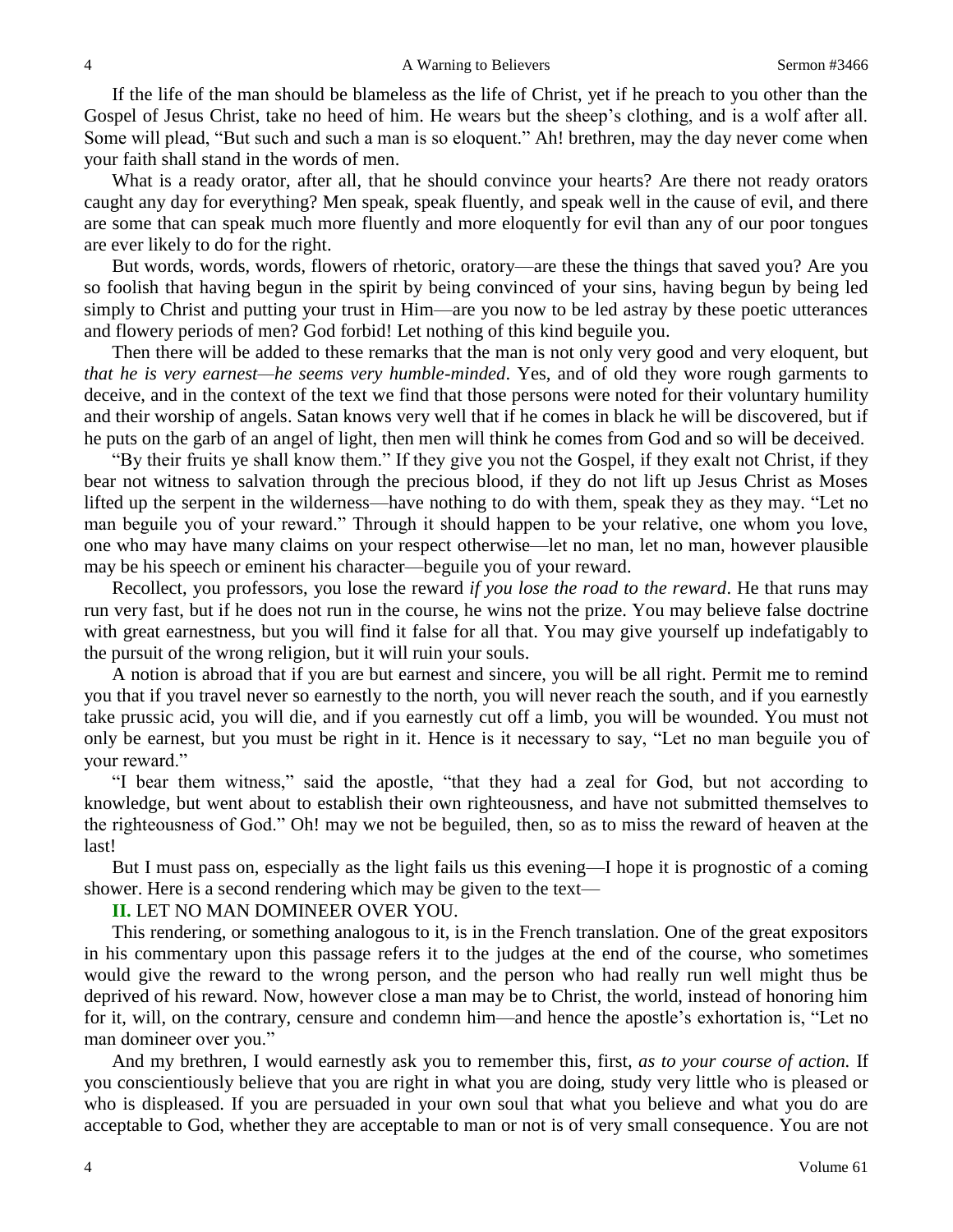man's servant, you do not look to man for your reward, and therefore, you need not care what man's opinion may be in this matter.

Be just and fear not. Tread in the footsteps of Christ, follow what may. Live not on the breath of men. Let not their applause make you feel great, for perhaps then their censure will make you faint. Let no man in this respect domineer over you, but let Christ be your Master, and look to His smile.

So not only with regard to your course of action, *but also with reference to your confidence*, let no man domineer over you. If you put your trust in Jesus Christ, there are some who will say it is presumption. Let them say it is presumption. "Wisdom is justified of all her children," and so shall faith be.

If you take the promise of God and rest upon it, there will be some who will say that you are harebrained fanatics. Let them say it. They that trust in Him shall never be confounded. The result will honor your faith. You have but to wait a little while and perhaps, they that now censure you will have to hold up their hands in astonishment and say with you, "What has God worked?" Your confidence in Christ, especially my dear young friend, I trust does not depend upon the smile of your relatives. If it did, then their frown might crush it. Walk with your Savior in the lowly walk of holy confidence, and let not your faith rest in man, but in the smile of God.

Let no man domineer over you, again, *by judging your motives*. Men will always give as bad a reason as they can for a good man's actions. It seems to be innate in human nature never to give man credit for being right if you can help it, and often tender minds have been greatly wounded when they have been misrepresented and their actions have been imputed to sinister and selfish motives—when they have really desired to serve Christ.

But do not let your heart be broken about that. You will appear before the judgment seat of Christ do not care about the petty judgment seats of men. Go on with your Master's work dauntlessly and fearlessly. Let them say, as David's brothers said of him, "Because of thy pride and the naughtiness of thy heart to see the battle, art thou come."

You go and get Goliath's head and bring it back—and that shall be the best answer to these sneering ones. When they see that God is with you and that He has given you the triumph, you shall have honor, even in the eyes of those who now ridicule you.

I think sometimes the Christian should have very much the same bravado against the judgment of men as David had when Michal, the daughter of Saul, came out and said, "How glorious was the King of Israel today, who uncovered himself today in the eyes of the handmaids of his servants," and he said, "It was before the LORD, and I will yet be more vile than thus."

Let your eye be to God and forget the eyes of men. Live so that whether they know what you do, or do not know, you will not care, for your conduct will bear the blaze of the great Judgment Day and therefore, the criticisms of earth do not affect you. Let no man domineer over you.

So may I put it in another light—*let no man sway your conscience so as to lead you*. I am always anxious, my dear hearers, that whatever respect I may ever win from you—and I trust I may have your esteem and your affection—yet that you will never believe a doctrine simply because I utter it, but unless I can confirm it from the Word of God, away with it. If it is not according to the teaching of the Lord and Master, I beseech you follow me not. Follow me only as far as I follow Christ.

And so with every other man. Let it be God's truth, God's Word, the Holy Spirit's witness to that Word in your soul, that you are seeking after, but rest, I pray you, never short of that, for if you do, your faith will stand merely in the wisdom of men—and when the man who helped you to believe is gone, perhaps your faith may be gone, too—when you most need its comforting power. No, let no man domineer over you, but press forward in the Christian race, looking unto Jesus, and looking unto Jesus only.

But now a third meaning belongs to the text. A happy circumstance it is, this dark night, that the preacher does not need to use his manuscript, for if he did, his sermon would certainly come to an end now. But here is this point, "Let no man beguile you of your reward." It may mean this—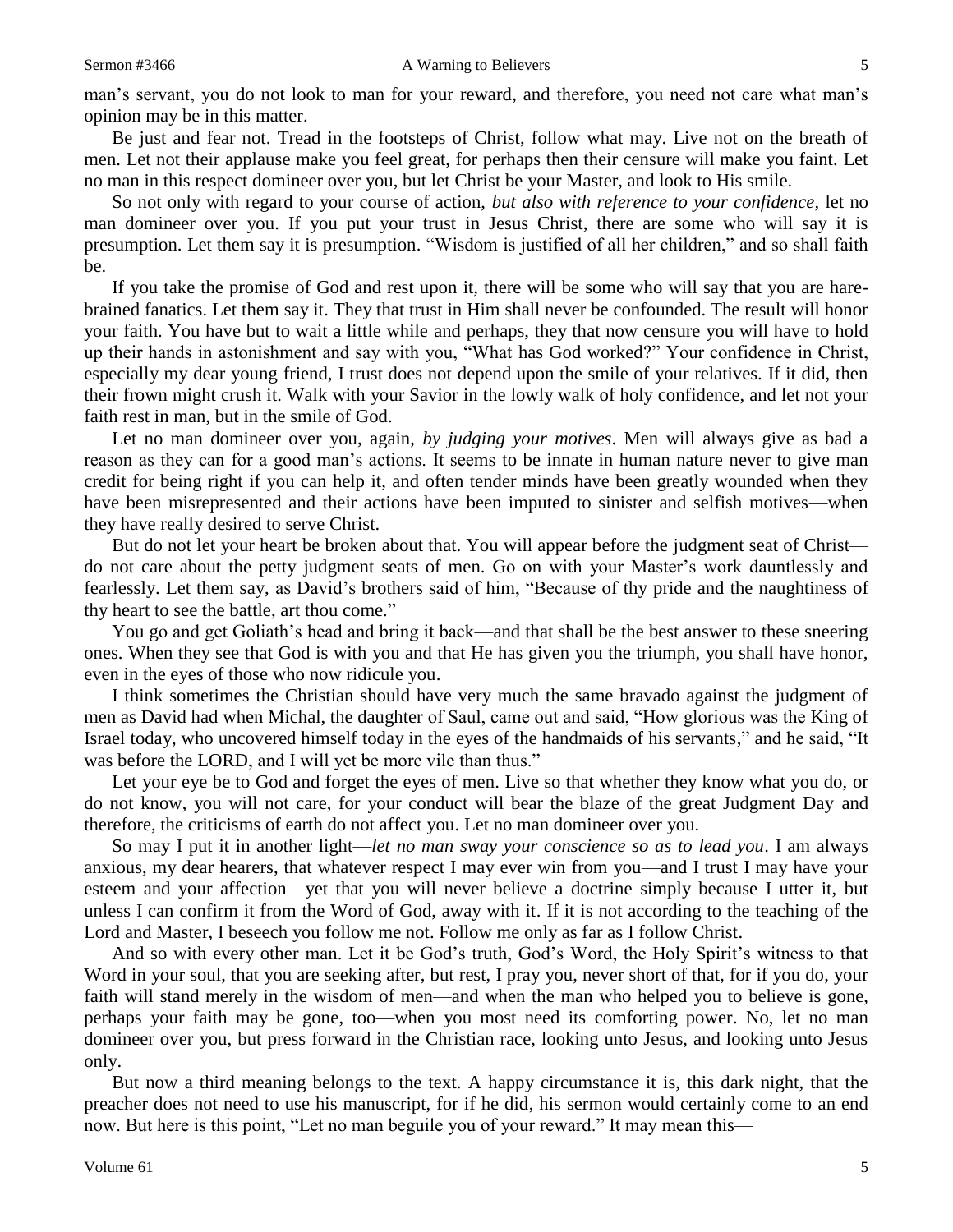# **III.** LET NO MAN ROB YOU OF THE PRESENT REWARD WHICH YOU HAVE IN BEING A CHRISTIAN.

Let no man deprive you of the present comfort which your faith should bring to you. Let me just for a few minutes have your attention while I speak upon this. Dear brethren, you and I, if we are believers in Christ, are this day completely pardoned. There is no sin in God's book against us. We are wholly and completely justified. The righteousness of Jesus Christ covers us from head to foot and we stand before God as if we had never sinned.

Now let no man rob you of this reward. Do not be tempted by anything that is said to doubt the completeness of a believer in Christ. Hold this, and as you hold it, enjoy it. Do not let the man, yourself, whom you have most to fear, beguile you. Even though conscience should upbraid you and you should have many grave reasons for doubt, as you imagine, yet if you believe in Jesus, stand to it—"There is, therefore, now no condemnation to me, for I am in Christ Jesus. He that believes in Him is not condemned. I have believed and I am not condemned. Neither will He permit condemnation to be thundered against me, for Christ has borne my sin for me and I am clear in Him." Let no man beguile you of the reward of feeling that you are complete in Christ.

Further, you who have believed in Jesus Christ *are safe in Christ*. Because He lives, you shall live also. Who shall separate us from the love of God which is in Christ Jesus our Lord? He has said, "I give unto my sheep eternal life, and they shall never perish, neither shall any pluck them out of my hand." Now there are some who will tell you that you are not safe and that it is dangerous for you to believe that you are. Let no man beguile you of this reward. You are saved. If you are believing on Him, He will keep you, and you may sing, "Now unto him that is able to keep us from falling, and to present us faultless before his presence with exceeding great joy, unto him be glory." Hold to that blessed truth that you are in Jesus—safe in Jesus Christ.

There is a third blessed truth, that not only are you pardoned and safe in Christ, but you are accepted at this moment in the Beloved. Your acceptance with God does not rest upon anything in you. You are accepted because you are in Christ, accepted for Christ's sake. Now sometimes you will get robbed of this reward if you listen to the voice which says, "Why, there is sin in you still. Your prayers are imperfect. Your actions are stained." Yes, but let no men beguile you of this conviction that, sinner as you are, you are still accepted in Christ Jesus.

The Lord grant that you may feel this within and let no man beguile you of your reward as long as you live. May you live and die in the enjoyment of it, beloved, for Christ's sake. Amen.

# **EXPOSITION BY C. H. SPURGEON**

### *EPHESIANS 4; 6:1-15*

### *EPHESIANS 4*

**Verses 1-2.** *I therefore, the prisoner of the Lord, beseech you that ye walk worthy of the vocation wherewith ye are called. With all lowliness and meekness, with longsuffering, forbearing one another in love;*

It is a loving call. Walk lovingly. It is the condescension of God that called you. Be, therefore, lowly. It is God in tenderness who has loved you. Be, therefore, meek, "forbearing one another in love."

**3-6.** *Endeavoring to keep the unity of the Spirit in the bond of peace. There is one body, and one Spirit, even as ye are called in one hope of your calling; One Lord, one faith, one baptism, one God and Father of all, who is above all, and through all, and in you all.* 

Therefore, strive for unity. Woe unto those who divide believers—who rob them of love to one another—who set up another Gospel which is not another, or in any way detract from the unity of the body of Christ.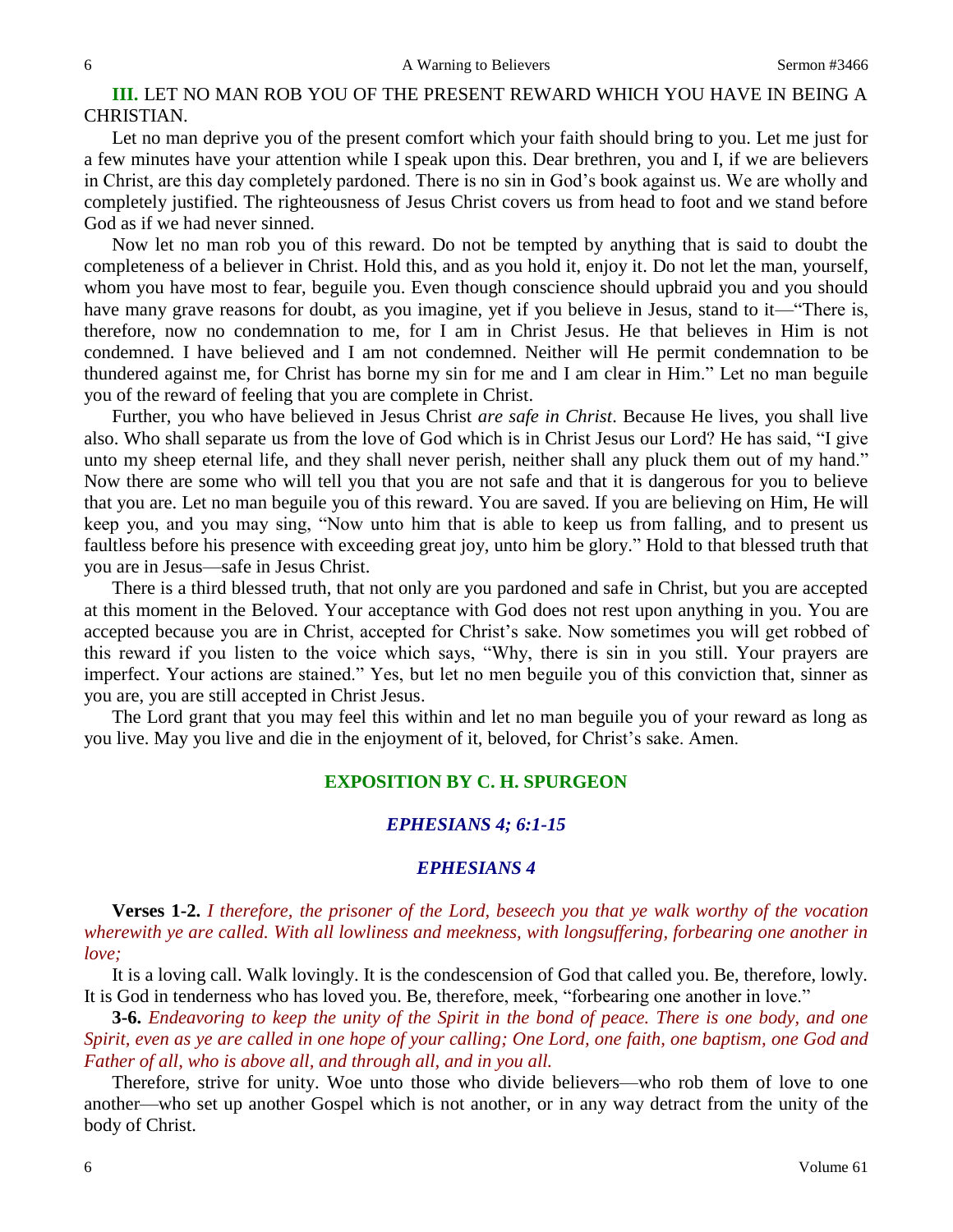#### **7.** *But unto every one of us is given grace according to the measure of the gift of Christ.*

It does not mean that God gives stingingly, but that He gives according to our capacity to receive. We are not all made with the same measure of capacity, because we are not all intended to fill the same office—and God gives everyone of us as much grace as we are prepared to receive. The Lord enlarge our hearts that we may hold more of His grace, "according to the measure of the gift of Christ."

**8-10.** *Wherefore he saith, When he ascended up on high, he led captivity captive, and gave gifts unto men. (Now that he ascended, what is it but that he also descended first into the lower parts of the earth? He that descended is the same also that ascended up far above all heavens, that he might fill all things.)*

Now what were the gifts He gave? He rode up to heaven in triumph. And in Roman triumphs they scattered gold and silver among the people to show the greatness of the trophies which the warriors had brought home. So Christ, when He ascended up on high, scattered gifts among the sons of men. And what were these? Why they were men, for men are God's possession—the man Christ Jesus first, and then those whom He uses for Himself afterwards.

**11-13.** *And he gave some, apostles; and some, prophets; and some, evangelists; and some, pastors*  and teachers; For the perfecting of the saints, for the work of the ministry, for the edifying of the body of *Christ: Till we all come in the unity of the faith, and of the knowledge of the Son of God, unto a perfect man, unto the measure of the stature of the fulness of Christ:*

We have not come to that yet. Therefore we need instruction. We need edifying or building up, and so the Lord gives to His church according to His own mind and will, evangelists, pastors, and the like. Sometimes there are pastors whom God never sent—and a man may take upon himself the voice of an evangelist who was never called—and consequently they are no gift of God to the churches and is a waste of their strength. But if we have those whom God gives, we shall find a priceless gift in the bestowal of such men upon the church of God.

**14-16.** *That we henceforth be no more children, tossed to and fro, and carried about with every wind of doctrine, by the sleight of men, and cunning craftiness, whereby they lie in wait to deceive; But speaking the truth in love, may grow up into him in all things, which is the head, even Christ: From whom the whole body fitly joined together and compacted by that which every joint supplieth, according to the effectual working in the measure of every part, maketh increase of the body unto the edifying of itself in love.*

You see then, brethren, where we are. We are each one put into his place to do something for the entire body. No limb of the body lives to itself. It is only healthy when it ministers to the health of the whole body. We are nothing, except as we are joined to the rest of God's people, and especially joined to Him who is our glorious Head.

**17-19.** *This I say therefore, and testify in the Lord, that ye henceforth walk not as other Gentiles walk, in the vanity of their mind, Having the understanding darkened, being alienated from the life of God through the ignorance that is in them, because of the blindness of their heart: Who being past feeling have given themselves over unto lasciviousness, to work all uncleanness with greediness.*

This, the member of the body of Christ will never do. The Head is holy, so will the members be by that Holy Spirit who sanctifies us.

**20.** *But ye have not so learned Christ;*

What a beautiful expression this is. It does not say, "Learned the doctrine of Christ," or "the precept of Christ," though that were a great truth, but we learn Christ Himself. Our school book is Christ. The copy by which we write is Christ. The image to which we desire to be conformed is Christ. "Ye have not so learned Christ."

**21-22.** *If so be that ye have heard him, and have been taught by him, as the truth is in Jesus: That ye put off concerning the former conversation the old man, which is corrupt according to the deceitful lusts;*

You have done with it. You put it off as a beggar puts off his rags when he has fresh garments given him.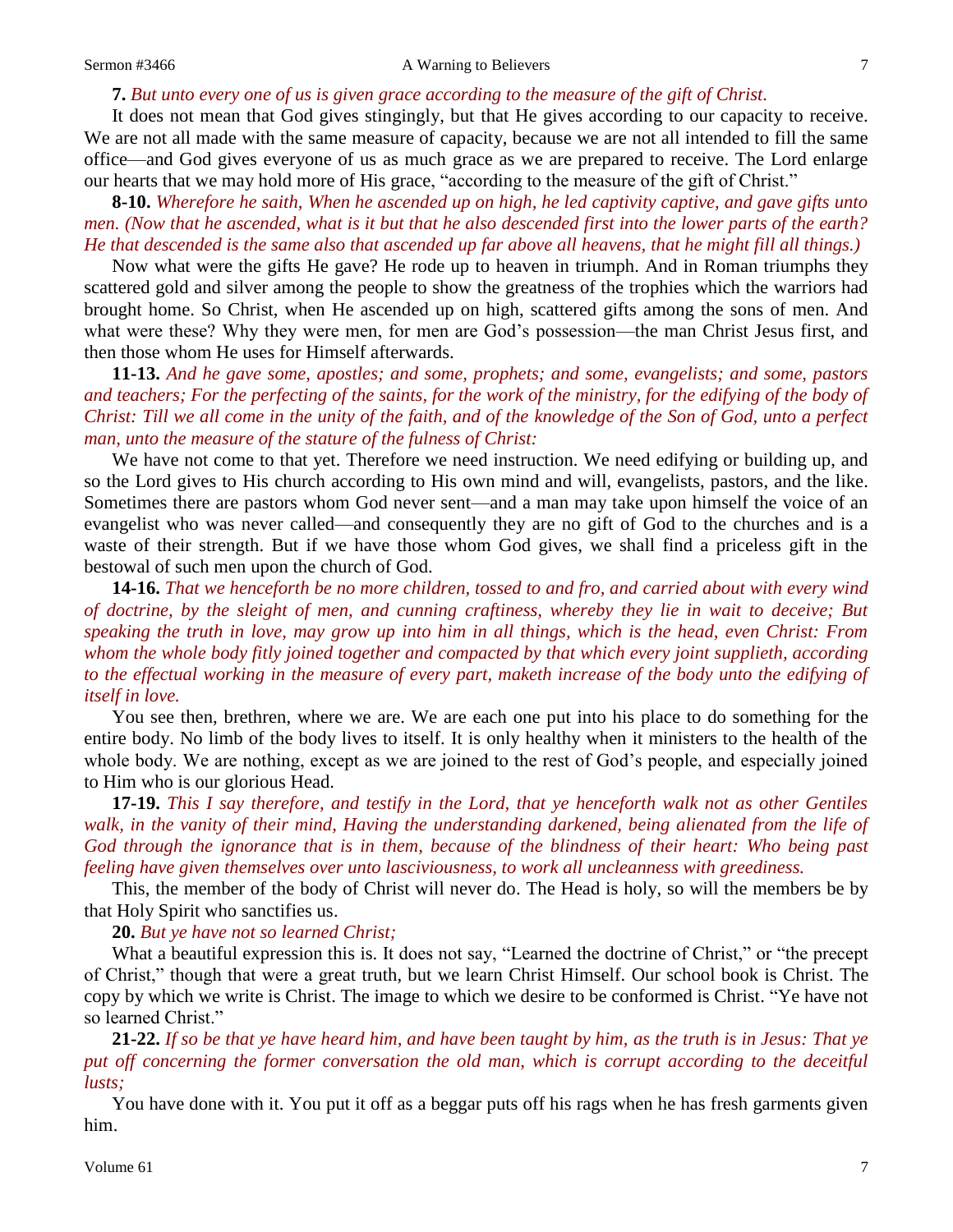# **23-25.** *And be renewed in the spirit of your mind; And that ye put on the new man, which after God is created in righteousness and true holiness. Wherefore putting away lying, speak every man truth with his neighbour: for we are members one of another.*

You know the eye will not deceive the head. There is no part of the body that will deceive the rest. If the foot perceives that there is a trap-fall, it tells the body and it does not lead it astray. If the nostril perceives an evil smell, it tells the body, that it may escape from the noxious effluvium. The body is true to itself. So if we are members one of another lying must be abhorrent. Every thought of it in any shape must be detestable to us.

**26.** *Be ye angry, and sin not: let not the sun go down upon your wrath:*

Be angry sometimes. A man that is never angry, surely has no strong convictions in him, for he that is not angry at evil can scarcely be thought to rejoice in that which is good. But anger is a dog that is very apt to bite the wrong persons. Therefore, be you angry, and sin not. Anger is like fire. Let it always be put out at night. "Let not the sun go down upon your wrath," but if it lights during the day, keep it in the grate—keep it in its proper place, for if fire takes hold where it should not, the house may be destroyed and the man himself may perish in the fire. If you are angry, as you sometimes must be, "be angry and sin not. Let not the sun go down on your wrath."

They say that the stings of some obnoxious creatures will not die until the sun goes down. Well, let the sting of anger die when the sun goes down. Rake out the fire when the sun is down. Do not keep it blazing all night long, ready for the morning. Let it go out, lest our anger become hatred and become malice.

#### **27.** *Neither give place to the devil.*

He is standing at the door. If you give him a seat, he will come in and it is very easy to do so—to make an opportunity for the devil to come in. "Neither give place to the devil." Idle persons tempt the devil to depart by being busy—by being prayerful, and by being much with God. Give no place to the devil.

**28.** *Let him that stole, steal no more: but rather let him labour,—*

#### Honest industry is the cure for dishonesty.

**28.** *Working with his hands the thing which is good, that he may have to give to him that needeth.* 

What a splendid change from a thief up to one that gives to him that needs! Now, between them, we should have put, "Let him that stole steal no more, but rather let him labour with his hands"—a thing which is good—"that he may be able to provide things honest for himself." A very good idea, too, but the like Christian thought is that he may labor, working with his hands that he may have, to give.

I wonder how many, even of professing Christians, think of this—that the object of labor should be that they may have to give? There are some who think the object is that we may have to keep—that we may have, to hoard—but I say Christ, by His apostle, teaches us that we should labor that we may have to give to him that needs*.*

### **29.** *Let no corrupt communication proceed out of your mouth,*

Putrid is the word—"no putrid communication"—no word, therefore, which tends to do harm to the purest mind—nothing which is unsavory. Therefore, also, nothing that is untrue—nothing that is slanderous—nothing that would injure my neighbor. "Let no corrupt communication proceed out of your mouth."

"You may as well say it as think it," says one. By no manner of means. If you think it, it will do you harm—if you say it, it will do hurt to others. You may have a bottle of poison and it is much better to keep the cork in, for if somebody should drink it, then they will die. No, "let no corrupt communication proceed out of your mouth."

**30-31.** *But that which is good to the use of edifying, that it may minister grace unto the hearers. And grieve not the holy Spirit of God, whereby ye are sealed unto the day of redemption. Let all bitterness, and wrath, and anger, and clamour, and evil speaking, be put away from you, with all malice:*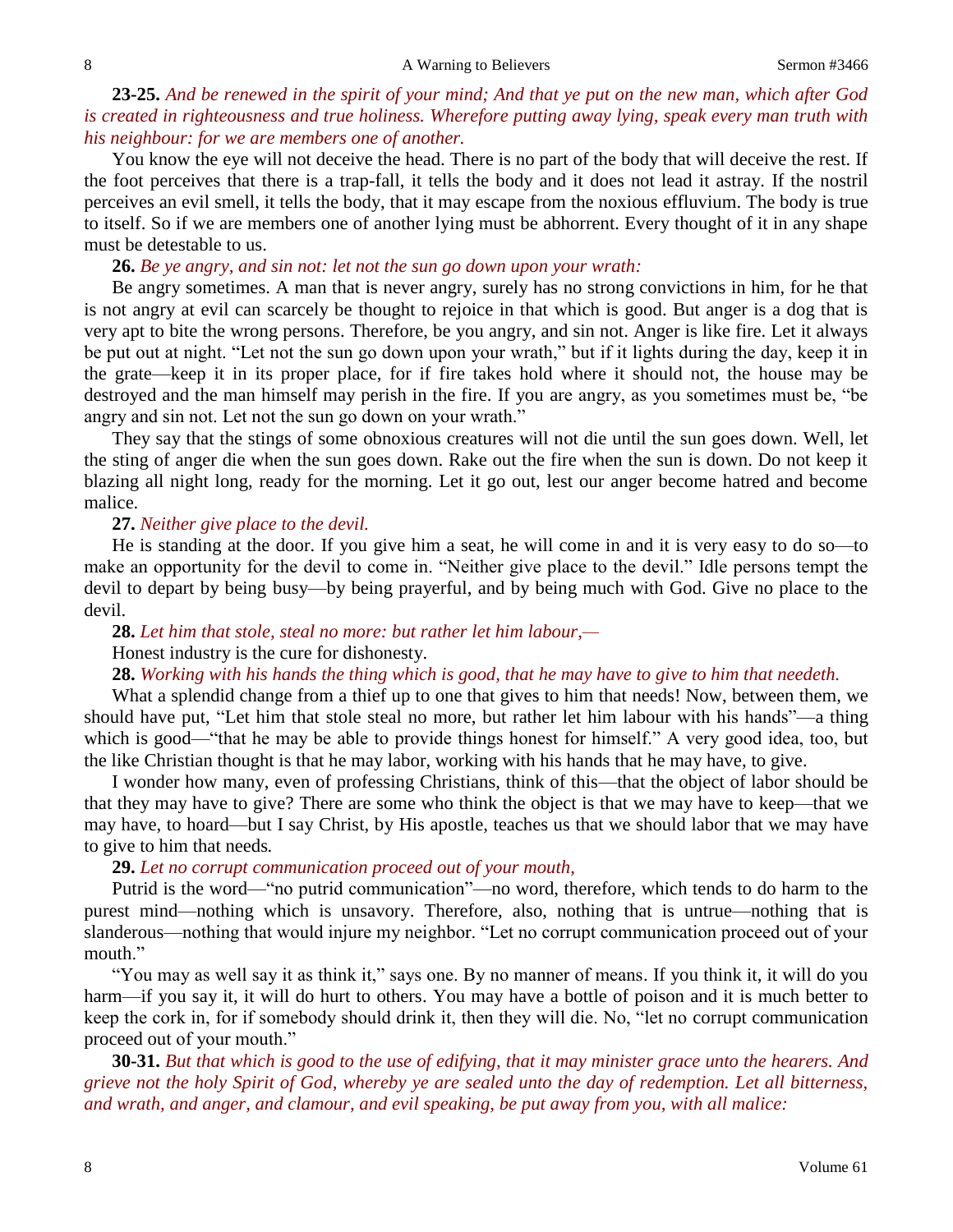Why does the apostle say "clamour"? Why, because when people are angry they generally talk very loud, and I believe that if persons would correct their tone of voice and resolve that they will not speak above their usual tone when they feel heated and provoked, it would greatly assist to check the ebullition of passion. So the apostle puts in, "Let all bitterness and wrath, and anger, and clamour, and loud talking—all clamour and evil speaking—be put away from you with all malice."

**32.** *And be ye kind, one to another, tenderhearted, forgiving one another, even as God for Christ's sake hath forgiven you.* 

#### *EPHESIANS 6*

**Verse 1.** *Children, obey your parents in the Lord: for this is right.* 

Fitting by nature and pleasing in the sight of God.

**2-4.** *Honour thy father and mother; (which is the first commandment with promise;) That it may be well with thee, and thou mayest live long on the earth. And, ye fathers, provoke not your children to wrath: but bring them up in the nurture and admonition of the Lord.*

For the duties are like birds with two wings, or like a pair of scales—a balance for each side. There is the child's duty, but there is the parent's duty too.

**5-9.** *Servants, be obedient to them that are your masters according to the flesh, with fear and trembling, in singleness of your heart, as unto Christ; Not with eyeservice, as menpleasers; but as the servants of Christ, doing the will of God from the heart; With good will doing service, as to the Lord, and not to men: Knowing that whatsoever good thing any man doeth, the same shall he receive of the*  Lord, whether he be bond or free. And, ye masters, do the same things unto them, forbearing *threatening: knowing that your Master also is in heaven; neither is there respect of persons with him.*

Mind that. We may hear a good deal about the duties of servants. Let us hear something about the duties of masters and mistresses. "You masters, do the same things unto them."

**9.** *Forbearing threatening: knowing that your Master also is in heaven; neither is there respect of persons with him.* 

Very beautifully balanced is the whole system of Gospel morals. There is no undue advantage given by the fact of our being rendered equal in Christ, so that the servant is to be less obedient to the master, or the child to the parent—neither is there any undue power given to those who are in authority. But the grace of God teaches all to do unto all as we would that they should do unto us.

**10.** *Finally, my brethren, be strong in the Lord,*

You cannot do right if you are not strong. Unless you have the backbone of principle—unless you have spiritual muscle and sinew by the indwelling of the Holy Ghost in you, you cannot continue to do that which is right. "Finally, my brethren, be strong in the Lord."

**10-11.** *And in the power of his might. Put on the whole armour of God,*

First, be strong, and then put on armor. It is no use putting armor on a weak man, or else it will be what James I said it was—a capital invention, he said, because he who wore it would come to no harm and certainly do no harm, for he could not stir in it. Now you must be strong first, but then not trust in your strength, but put on the armor which is here described. And yet it would be useless to have the armor unless you are first strong. "Put on the whole armour of God."

**11-13.** *That ye may be able to stand against the wiles of the devil. For we wrestle not against flesh and blood, but against principalities, against powers, against the rulers of the darkness of this world, against spiritual wickedness in high places. Wherefore take unto you the whole armour of God, that ye may be able to withstand in the evil day, and having done all, to stand.*

To keep your ground, not to give way in any respect. And blessed is that man whose name is Stand-Fast, and whose practice is to hold fast—"having done all to stand."

**14.** *Stand therefore, having your loins girt about with truth,*